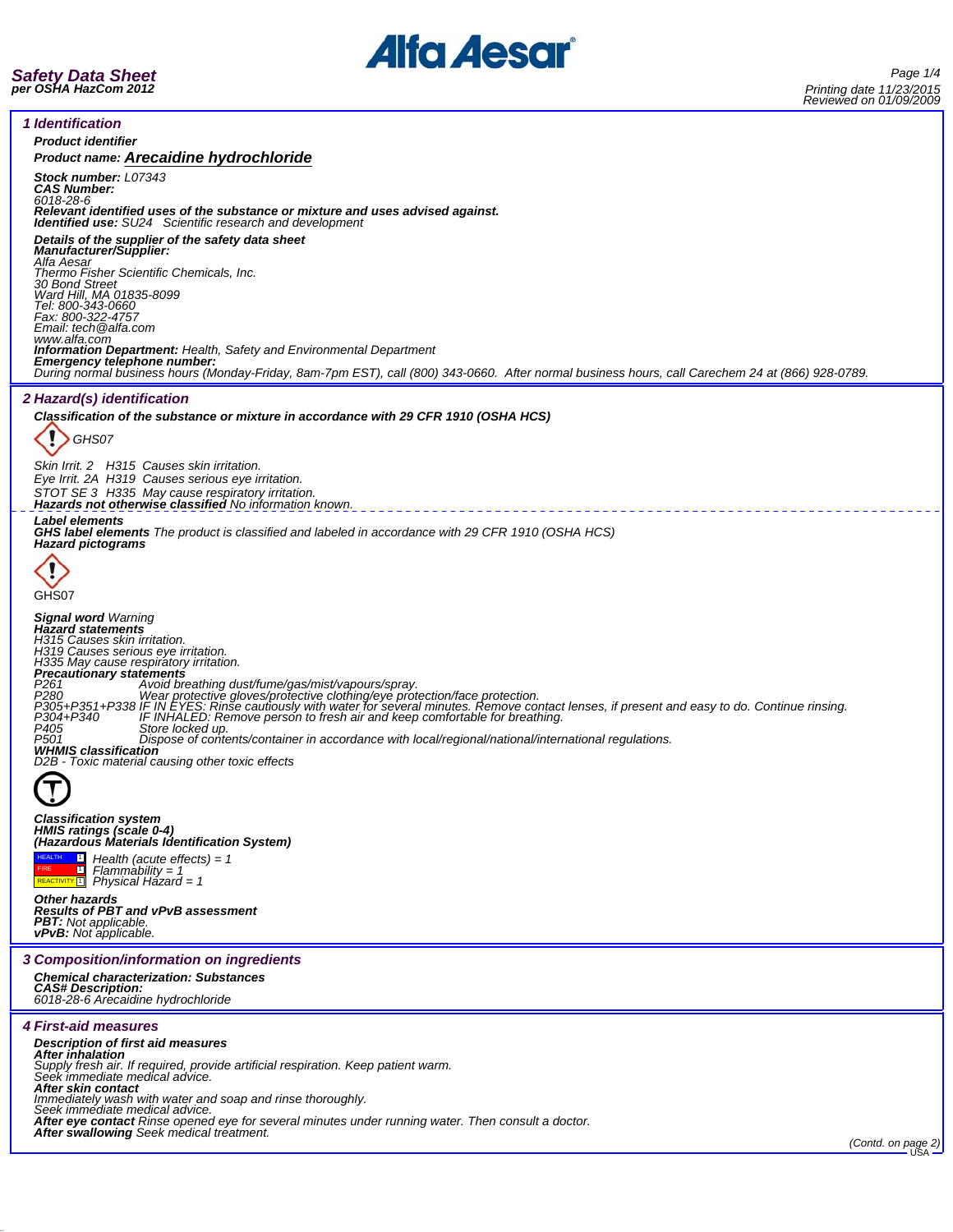| Product name: Arecaidine hydrochloride                                                                                                                                                                                                                                                                                                                                                                                                                                                                                                                                                                                                                                                                                                                                                                                                                                                                                                                                                                                                                |                                                                       |                             |
|-------------------------------------------------------------------------------------------------------------------------------------------------------------------------------------------------------------------------------------------------------------------------------------------------------------------------------------------------------------------------------------------------------------------------------------------------------------------------------------------------------------------------------------------------------------------------------------------------------------------------------------------------------------------------------------------------------------------------------------------------------------------------------------------------------------------------------------------------------------------------------------------------------------------------------------------------------------------------------------------------------------------------------------------------------|-----------------------------------------------------------------------|-----------------------------|
| (Contd. of page 1)<br>Information for doctor<br>Most important symptoms and effects, both acute and delayed No further relevant information available.<br>Indication of any immediate medical attention and special treatment needed No further relevant information available.                                                                                                                                                                                                                                                                                                                                                                                                                                                                                                                                                                                                                                                                                                                                                                       |                                                                       |                             |
| <b>5 Fire-fighting measures</b><br><b>Extinguishing media</b><br>Suitable extinguishing agents Carbon dioxide, extinguishing powder or water spray. Fight larger fires with water spray or alcohol resistant foam.<br>Special hazards arising from the substance or mixture<br>If this product is involved in a fire, the following can be released:<br>Carbon monoxide and carbon dioxide<br>Hydrogen chloride (HCl)<br>Nitrogen oxides (NOx)<br><b>Advice for firefighters</b><br>Protective equipment:<br>Wear self-contained respirator.<br>Wear fully protective impervious suit.                                                                                                                                                                                                                                                                                                                                                                                                                                                                |                                                                       |                             |
| 6 Accidental release measures<br>Personal precautions, protective equipment and emergency procedures<br>Wear protective equipment. Keep unprotected persons away.<br>Ensure adequate ventilation<br>Environmental precautions: Do not allow material to be released to the environment without proper governmental permits.<br>Methods and material for containment and cleaning up: Ensure adequate ventilation.<br>Prevention of secondary hazards: No special measures required.<br>Reference to other sections<br>See Section 7 for information on safe handling<br>See Section 8 for information on personal protection equipment.<br>See Section 13 for disposal information.                                                                                                                                                                                                                                                                                                                                                                   |                                                                       |                             |
| <b>7 Handling and storage</b><br><b>Handling</b><br><b>Precautions for safe handling</b><br>Keep container tightly sealed.<br>Store in cool, dry place in tightly closed containers.<br>Ensure good ventilation at the workplace.<br><b>Information about protection against explosions and fires:</b> No information known.<br>Conditions for safe storage, including any incompatibilities<br><b>Storage</b><br><b>Requirements to be met by storerooms and receptacles:</b> No special requirements.<br>Information about storage in one common storage facility: Store away from oxidizing agents.<br>Further information about storage conditions:<br>Keep container tightly sealed.<br>Store in cool, dry conditions in well sealed containers.<br>Specific end use(s) No further relevant information available.                                                                                                                                                                                                                               |                                                                       |                             |
| 8 Exposure controls/personal protection<br>Additional information about design of technical systems:<br>Properly operating chemical fume hood designed for hazardous chemicals and having an average face velocity of at least 100 feet per minute.                                                                                                                                                                                                                                                                                                                                                                                                                                                                                                                                                                                                                                                                                                                                                                                                   |                                                                       |                             |
| <b>Control parameters</b><br>Components with limit values that require monitoring at the workplace: Not required.                                                                                                                                                                                                                                                                                                                                                                                                                                                                                                                                                                                                                                                                                                                                                                                                                                                                                                                                     |                                                                       |                             |
| <b>Additional information: No data</b><br><b>Exposure controls</b><br>Personal protective equipment<br>General protective and nyglenic measures<br>The usual precautionary measures for handling chemicals should be followed.<br>Reep away from foodstuffs, beverages and feed.<br>Reep away from foodstuffs, beverages and feed.<br>Wash hands before breaks and at the end of work.<br>Avoid contact with the eyes and skin.<br>Maintain an ergonomically appropriate working environment.<br><b>Breathing equipment:</b> Use suitable respirator when high concentrations are present.<br><b>Protection of hands:</b><br><i><b>Impervious gloves</b></i><br>Check protective gloves prior to each use for their proper condition.<br>The selection of suitable gloves not only depends on the material, but also on quality. Quality will vary from manufacturer to manufacturer.<br>Penetration time of glove material (in minutes) Not determined<br><b>Eye protection: Safety glasses</b><br><b>Body protection:</b> Protective work clothing. |                                                                       |                             |
| 9 Physical and chemical properties                                                                                                                                                                                                                                                                                                                                                                                                                                                                                                                                                                                                                                                                                                                                                                                                                                                                                                                                                                                                                    |                                                                       |                             |
| Information on basic physical and chemical properties<br><b>General Information</b>                                                                                                                                                                                                                                                                                                                                                                                                                                                                                                                                                                                                                                                                                                                                                                                                                                                                                                                                                                   |                                                                       |                             |
| Appearance:<br>Form:                                                                                                                                                                                                                                                                                                                                                                                                                                                                                                                                                                                                                                                                                                                                                                                                                                                                                                                                                                                                                                  |                                                                       |                             |
| Color:<br>Odor:                                                                                                                                                                                                                                                                                                                                                                                                                                                                                                                                                                                                                                                                                                                                                                                                                                                                                                                                                                                                                                       | Powder<br>White<br>Not determined                                     |                             |
| <b>Odor threshold:</b>                                                                                                                                                                                                                                                                                                                                                                                                                                                                                                                                                                                                                                                                                                                                                                                                                                                                                                                                                                                                                                | Not determined.                                                       |                             |
| pH-value:                                                                                                                                                                                                                                                                                                                                                                                                                                                                                                                                                                                                                                                                                                                                                                                                                                                                                                                                                                                                                                             | Not applicable.                                                       |                             |
| <b>Change in condition</b><br><b>Melting point/Melting range:</b><br>Boiling point/Boiling range:<br>Sublimation temperature / start:                                                                                                                                                                                                                                                                                                                                                                                                                                                                                                                                                                                                                                                                                                                                                                                                                                                                                                                 | 260 °C (500 °F) (dec)<br>Not determined<br>Not determined             |                             |
| <b>Flash point:</b><br>Flammability (solid, gaseous)<br>Ignition temperature:<br>Decomposition temperature:                                                                                                                                                                                                                                                                                                                                                                                                                                                                                                                                                                                                                                                                                                                                                                                                                                                                                                                                           | Not applicable<br>Not determined.<br>Not determined<br>Not determined |                             |
|                                                                                                                                                                                                                                                                                                                                                                                                                                                                                                                                                                                                                                                                                                                                                                                                                                                                                                                                                                                                                                                       |                                                                       | (Contd. on page 3)<br>USA - |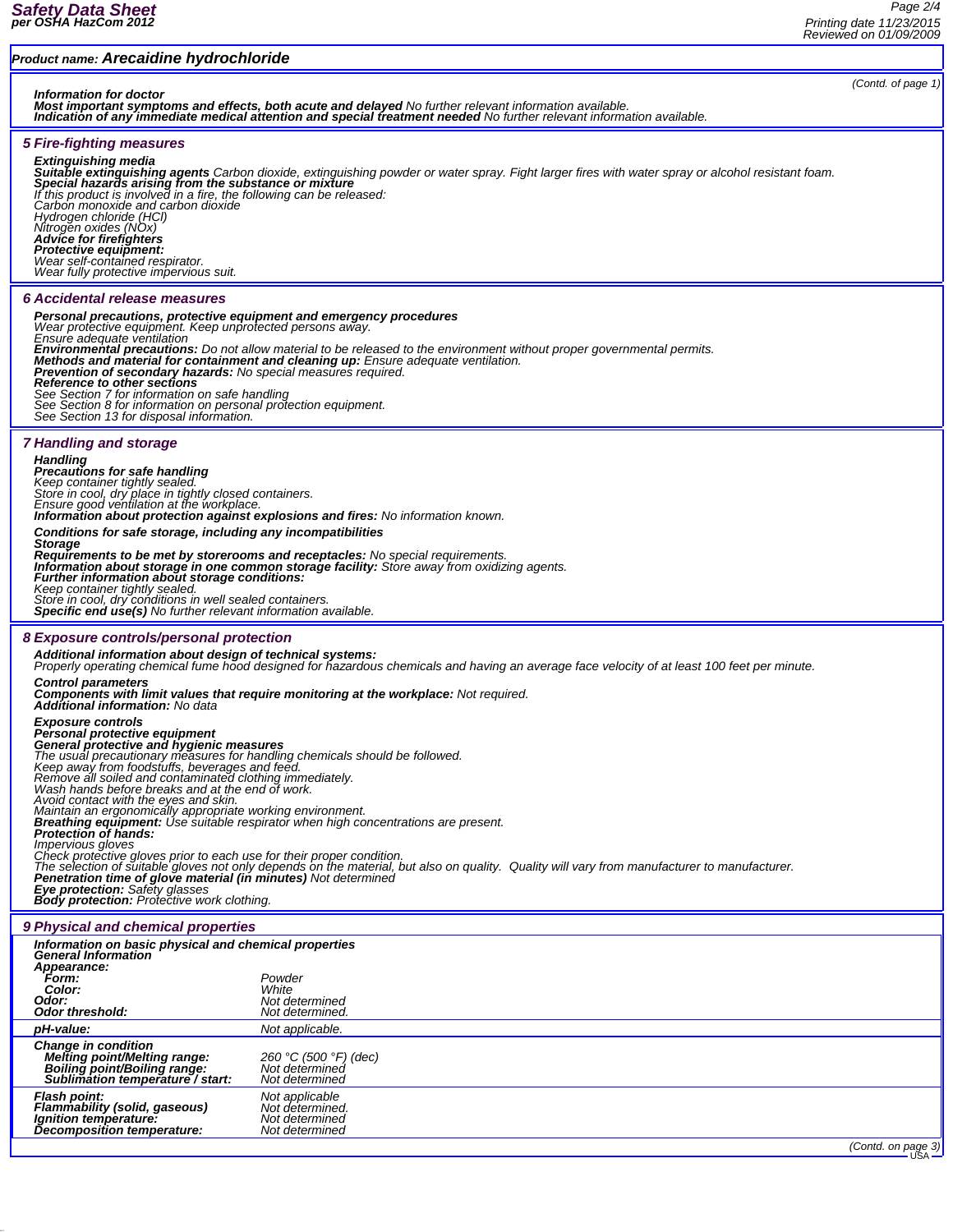## *Product name: Arecaidine hydrochloride*

*Page 3/4 Printing date 11/23/2015 Reviewed on 01/09/2009* ٦

| Product name. Arecaldine hydrochlonde                                                                                                                                                                                                                                                                                                                                                                                                                                                                                                                                                               |                                                                                                                                                                            |                    |
|-----------------------------------------------------------------------------------------------------------------------------------------------------------------------------------------------------------------------------------------------------------------------------------------------------------------------------------------------------------------------------------------------------------------------------------------------------------------------------------------------------------------------------------------------------------------------------------------------------|----------------------------------------------------------------------------------------------------------------------------------------------------------------------------|--------------------|
|                                                                                                                                                                                                                                                                                                                                                                                                                                                                                                                                                                                                     |                                                                                                                                                                            | (Contd. of page 2) |
| Auto igniting:                                                                                                                                                                                                                                                                                                                                                                                                                                                                                                                                                                                      | Not determined.                                                                                                                                                            |                    |
| Danger of explosion:<br><b>Explosion limits:</b>                                                                                                                                                                                                                                                                                                                                                                                                                                                                                                                                                    | Product does not present an explosion hazard.                                                                                                                              |                    |
| Lower:<br>Upper:                                                                                                                                                                                                                                                                                                                                                                                                                                                                                                                                                                                    | Not determined<br>Not determined                                                                                                                                           |                    |
| Vapor pressure:<br><b>Density:</b>                                                                                                                                                                                                                                                                                                                                                                                                                                                                                                                                                                  | Not applicable.<br>Not determined                                                                                                                                          |                    |
| Relative density<br>Vapor density                                                                                                                                                                                                                                                                                                                                                                                                                                                                                                                                                                   | Not determined.<br>Not applicable.                                                                                                                                         |                    |
| <b>Evaporation rate</b>                                                                                                                                                                                                                                                                                                                                                                                                                                                                                                                                                                             | Not applicable.                                                                                                                                                            |                    |
| Solubility in / Miscibility with<br>Water:                                                                                                                                                                                                                                                                                                                                                                                                                                                                                                                                                          | Soluble                                                                                                                                                                    |                    |
| Partition coefficient (n-octanol/water): Not determined.<br>Viscosity:                                                                                                                                                                                                                                                                                                                                                                                                                                                                                                                              |                                                                                                                                                                            |                    |
| dynamic:<br>kinematic:                                                                                                                                                                                                                                                                                                                                                                                                                                                                                                                                                                              | Not applicable.<br>Not applicable.                                                                                                                                         |                    |
| <b>Other information</b>                                                                                                                                                                                                                                                                                                                                                                                                                                                                                                                                                                            | No further relevant information available.                                                                                                                                 |                    |
| <b>10 Stability and reactivity</b><br><b>Reactivity</b> No information known.<br>Chemical stability Stable under recommended storage conditions.<br>Thermal decomposition / conditions to be avoided: Decomposition will not occur if used and stored according to specifications.<br>Possibility of hazardous reactions No dangerous reactions known<br>Conditions to avoid No further relevant information available.<br><b>Incompatible materials: Oxidizing agents</b><br>Hazardous decomposition products:<br>Carbon monoxide and carbon dioxide<br>Hydrogen chloride (HCI)<br>Nitrogen oxides |                                                                                                                                                                            |                    |
| 11 Toxicological information                                                                                                                                                                                                                                                                                                                                                                                                                                                                                                                                                                        |                                                                                                                                                                            |                    |
| Information on toxicological effects<br><b>Acute toxicity:</b> No effects known.                                                                                                                                                                                                                                                                                                                                                                                                                                                                                                                    |                                                                                                                                                                            |                    |
| LD/LC50 values that are relevant for classification: No data<br>Skin irritation or corrosion: Causes skin irritation.                                                                                                                                                                                                                                                                                                                                                                                                                                                                               |                                                                                                                                                                            |                    |
| Eye irritation or corrosion: Causes serious eye irritation.<br><b>Sensitization:</b> No sensitizing effects known.                                                                                                                                                                                                                                                                                                                                                                                                                                                                                  |                                                                                                                                                                            |                    |
| Germ cell mutagenicity: No effects known.                                                                                                                                                                                                                                                                                                                                                                                                                                                                                                                                                           |                                                                                                                                                                            |                    |
| <b>Reproductive toxicity:</b> No effects known.                                                                                                                                                                                                                                                                                                                                                                                                                                                                                                                                                     | Carcinogenicity: No classification data on carcinogenic properties of this material is available from the EPA, IARC, NTP, OSHA or ACGIH.                                   |                    |
|                                                                                                                                                                                                                                                                                                                                                                                                                                                                                                                                                                                                     | Specific target organ system toxicity - repeated exposure: No effects known.<br>Specific target organ system toxicity - single exposure: May cause respiratory irritation. |                    |
| Aspiration hazard: No effects known.<br>Subacute to chronic toxicity: No effects known.                                                                                                                                                                                                                                                                                                                                                                                                                                                                                                             |                                                                                                                                                                            |                    |
|                                                                                                                                                                                                                                                                                                                                                                                                                                                                                                                                                                                                     | Additional toxicological information: To the best of our knowledge the acute and chronic toxicity of this substance is not fully known.                                    |                    |
| <b>12 Ecological information</b>                                                                                                                                                                                                                                                                                                                                                                                                                                                                                                                                                                    |                                                                                                                                                                            |                    |
| Toxicity<br>Aquatic toxicity: No further relevant information available.                                                                                                                                                                                                                                                                                                                                                                                                                                                                                                                            |                                                                                                                                                                            |                    |
| Persistence and degradability No further relevant information available.<br>Bioaccumulative potential No further relevant information available.                                                                                                                                                                                                                                                                                                                                                                                                                                                    |                                                                                                                                                                            |                    |
| Mobility in soil No further relevant information available.<br>Additional ecological information:                                                                                                                                                                                                                                                                                                                                                                                                                                                                                                   |                                                                                                                                                                            |                    |
| General notes:                                                                                                                                                                                                                                                                                                                                                                                                                                                                                                                                                                                      | Do not allow material to be released to the environment without proper governmental permits.                                                                               |                    |
|                                                                                                                                                                                                                                                                                                                                                                                                                                                                                                                                                                                                     | Do not allow undiluted product or large quantities to reach ground water, water course or sewage system.                                                                   |                    |
| Avoid transfer into the environment.<br><b>Results of PBT and vPvB assessment</b>                                                                                                                                                                                                                                                                                                                                                                                                                                                                                                                   |                                                                                                                                                                            |                    |
| <b>PBT:</b> Not applicable.<br><b>vPvB:</b> Not applicable.                                                                                                                                                                                                                                                                                                                                                                                                                                                                                                                                         |                                                                                                                                                                            |                    |
| <b>Other adverse effects</b> No further relevant information available.                                                                                                                                                                                                                                                                                                                                                                                                                                                                                                                             |                                                                                                                                                                            |                    |
| <b>13 Disposal considerations</b><br><b>Waste treatment methods</b>                                                                                                                                                                                                                                                                                                                                                                                                                                                                                                                                 |                                                                                                                                                                            |                    |
|                                                                                                                                                                                                                                                                                                                                                                                                                                                                                                                                                                                                     | Recommendation Consult state, local or national regulations to ensure proper disposal.                                                                                     |                    |
| Uncleaned packagings:<br><b>Recommendation:</b> Disposal must be made according to official regulations.                                                                                                                                                                                                                                                                                                                                                                                                                                                                                            |                                                                                                                                                                            |                    |
| Recommended cleansing agent: Water, if necessary with cleansing agents.                                                                                                                                                                                                                                                                                                                                                                                                                                                                                                                             |                                                                                                                                                                            |                    |
| <b>14 Transport information</b><br>Not a hazardous material for transportation.                                                                                                                                                                                                                                                                                                                                                                                                                                                                                                                     |                                                                                                                                                                            |                    |
| <b>UN-Number</b><br>DOT, IMDG, IATA                                                                                                                                                                                                                                                                                                                                                                                                                                                                                                                                                                 | None                                                                                                                                                                       |                    |
| UN proper shipping name<br>DOT, IMDG, IATA                                                                                                                                                                                                                                                                                                                                                                                                                                                                                                                                                          | None                                                                                                                                                                       |                    |
| Transport hazard class(es)                                                                                                                                                                                                                                                                                                                                                                                                                                                                                                                                                                          |                                                                                                                                                                            |                    |
| DOT, ADR, IMDG, IATA<br>Class                                                                                                                                                                                                                                                                                                                                                                                                                                                                                                                                                                       | None                                                                                                                                                                       |                    |
| Packing group<br>DOT, IMDG, IATA                                                                                                                                                                                                                                                                                                                                                                                                                                                                                                                                                                    | None                                                                                                                                                                       |                    |
| <b>Environmental hazards:</b>                                                                                                                                                                                                                                                                                                                                                                                                                                                                                                                                                                       | Not applicable.                                                                                                                                                            |                    |
| Special precautions for user                                                                                                                                                                                                                                                                                                                                                                                                                                                                                                                                                                        | Not applicable.                                                                                                                                                            |                    |
|                                                                                                                                                                                                                                                                                                                                                                                                                                                                                                                                                                                                     |                                                                                                                                                                            | (Contd. on page 4) |